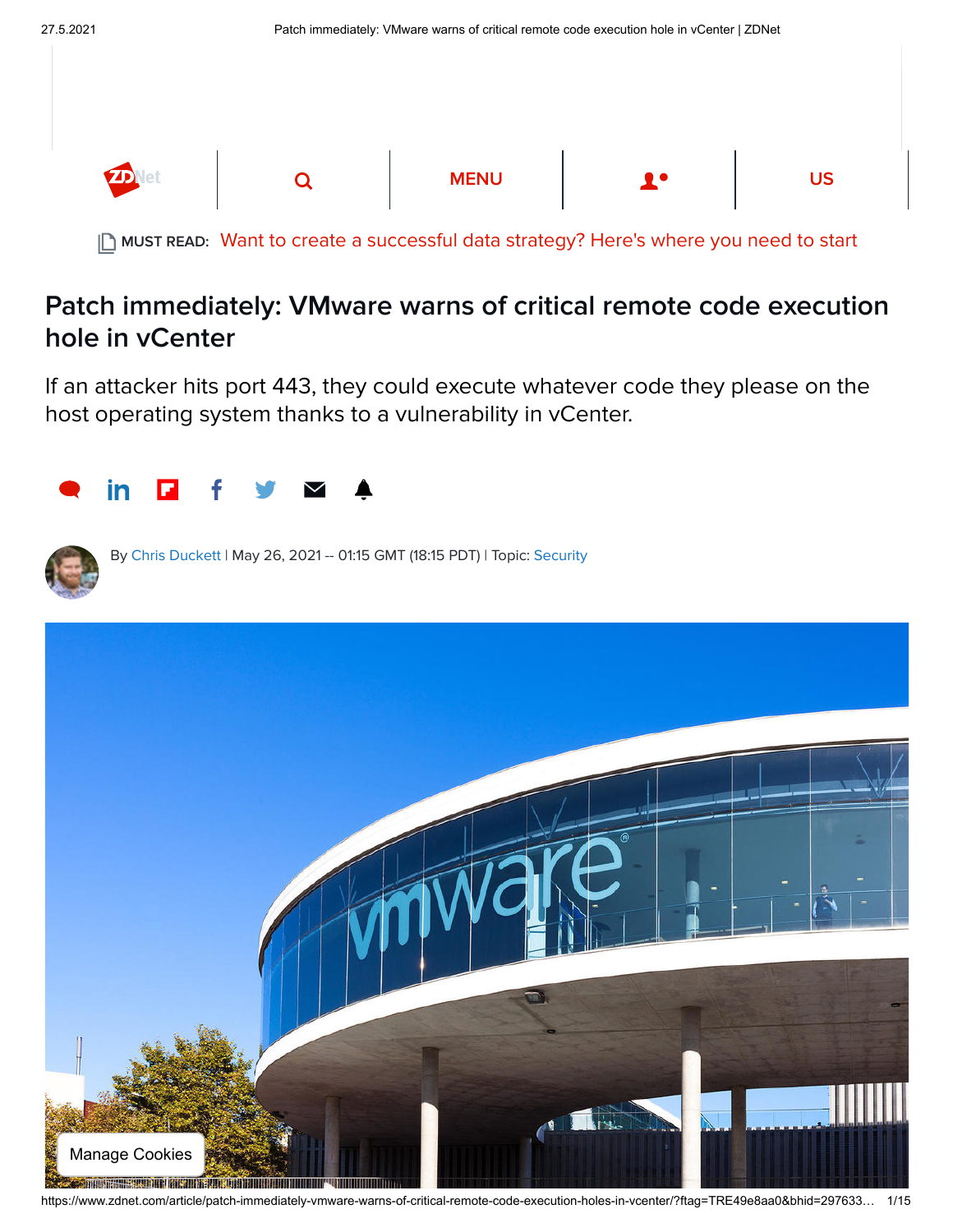LINE HILL HALL HE HE HE HE HE

Image: MaboHH / Getty Images

VMware is urging its vCenter users to update vCenter Server versions 6.5, 6.7, and 7.0 immediately, after a pair of vulnerabilities were reported privately to the company.

## ZDNET RECOMMENDS

Best VPN services [\(https://www.zdnet.com/article/best-vpn/\)](https://www.zdnet.com/article/best-vpn/)

Best security keys [\(https://www.zdnet.com/article/best-security-key/\)](https://www.zdnet.com/article/best-security-key/)

Best antivirus software [\(https://www.zdnet.com/article/best-antivirus/\)](https://www.zdnet.com/article/best-antivirus/)

The fastest VPNs [\(https://www.zdnet.com/article/fastest-vpn/\)](https://www.zdnet.com/article/fastest-vpn/)

The most pressing is CVE-2021-21985, which relates to a remote code execution vulnerability in a vSAN plugin enabled by default in vCenter that an attacker could use to run whatever they wished on the underlying host machine, provided they can access port 443.

Even if users do not use vSAN, they are likely to be affected because the vSAN plugin is enabled by default.

"The vSphere Client (HTML5) contains a remote code execution vulnerability due to lack of input validation in the Virtual SAN Health Check plug-in which is enabled by default in vCenter [Server," VMware described the issue in an advisory](https://www.vmware.com/security/advisories/VMSA-2021-0010.html) (https://www.vmware.com/security/advisories/VMSA-2021-0010.html).

In its FAQ [\(https://core.vmware.com/resource/vmsa-2021-0010-faq\)](https://core.vmware.com/resource/vmsa-2021-0010-faq), VMware warned that since the attacker only needs to be able to hit port 443 to conduct the attack, firewall controls are the last line of defence for users.

"Organisations who have placed their vCenter Servers on networks that are directly accessible from the internet may not have that line of defence and should audit their systems for compromise," the company states.

"They should also take steps to implement more perimeter security controls (firewalls, ACLs, gement interfaces of their infrastructure." Manage Cookies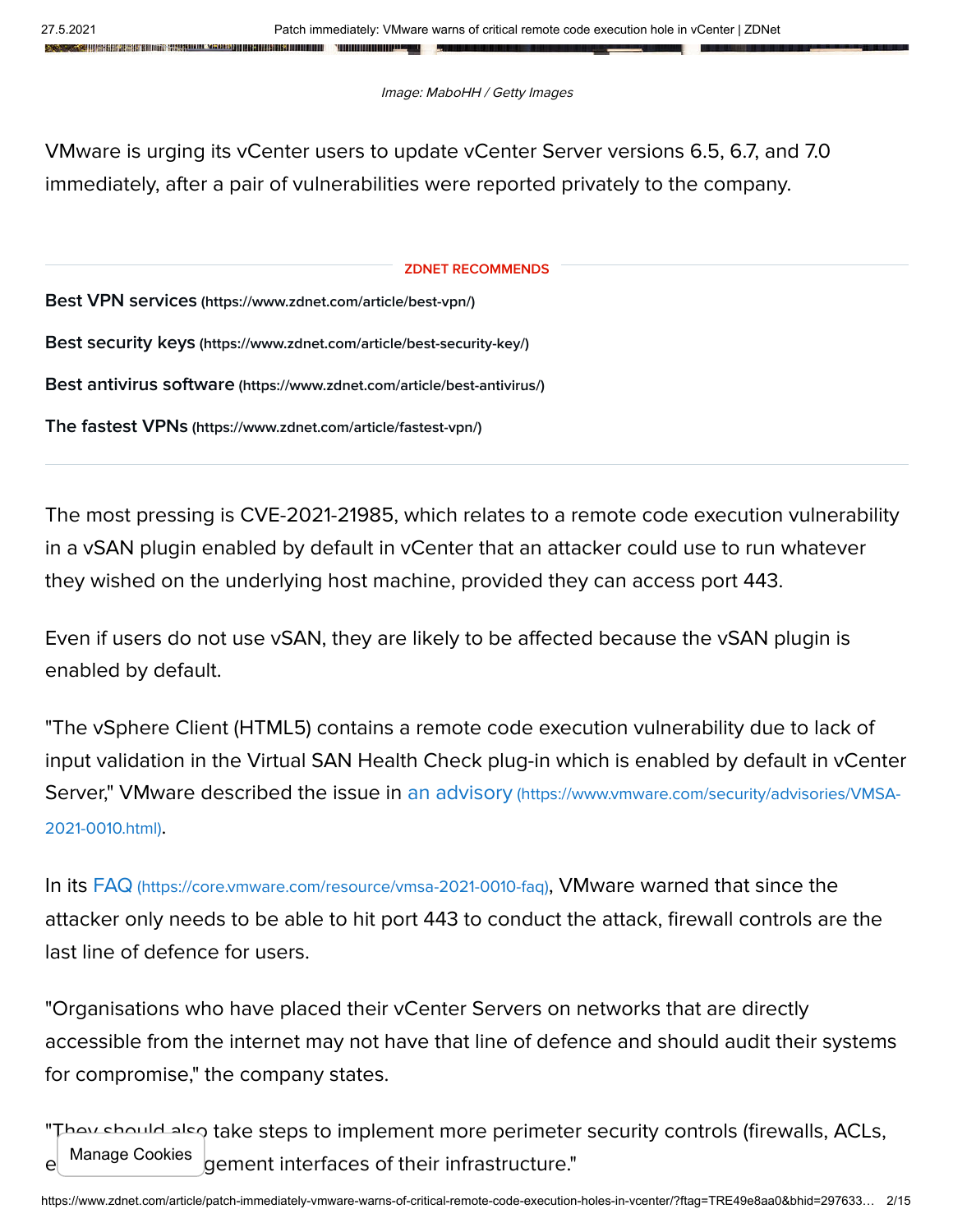

(https://adclick.g.doubleclick.net/pcs/click%253Fxai%253DAKAOjssq0Ruz7MGOC0bAUpG1yy3Lx91OM-nFc w3eftK0Uw0ZsPT43Lk2h2xkjgIuLje2vuEDwxmWCu7cc51eMp0GDZHXQNUiBv\_Op-

Bare Metal Servers on IBM Cloud (https://adclick.g.doubleclick.net/pcs/click%253Fxai%253DAKAOjssq0Ruz7MGOC0bAl We have lowered our prices on bare metal servers and included up to 20TB of bandwidth cost free. Get free. Get free. Get free. Get free. Get free. Get free. Get free. Get free. Get free. Get free. Get free. Get free. Get f 44pnbE6iJbsH7Es2iM1ojZjJk0SpFxjkRYaxCSGUeErtZCs2rWlcMOj5QYesFJBNvJxVtxXQ0Hd2sqICJiCuCE2d0yrhCj6fMyJzU1mETOs44s8bwypFB4PlOXsfZgBbmch8syJlneOEmVwVSVKJxYNo29zhKrDCq4uc43jvYoBRSVUm9gDJXrfnT-DNMAejpb-[NQ%2526sig%253DCg0ArKJSzNqECJA2mGD1EAE%2526fbs\\_aeid%253D%255Bgw\\_fbsaeid%255D%2526urlfix%253D1%2526](https://adclick.g.doubleclick.net/pcs/click%253Fxai%253DAKAOjssq0Ruz7MGOC0bAUpG1yy3Lx91OM-nFc-_w3eftK0Uw0ZsPT43Lk2h2xkjgIuLje2vuEDwxmWCu7cc51eMp0GDZHXQNUiBv_Op-44pnbE6iJbsH7Es2iM1ojZjJk0SpFxjkRYaxCSGUeErtZCs2rWlcMOj5QYesFJBNvJxVtxXQ0Hd2sqICJiCuCE2d0yr-hCj6fMyJzU1mETOs44s8bwypFB4PlOXsfZgBbmch8syJlneOEmVwVSVKJxYNo29zhKrDCq4uc43jvYoBRSVUm9gDJXrfnT-DNMAejpb-NQ%2526sig%253DCg0ArKJSzNqECJA2mGD1EAE%2526fbs_aeid%253D%255Bgw_fbsaeid%255D%2526urlfix%253D1%2526adurl%253Dhttps://lnk.techrepublic.com/redir?edition=en&ursuid=&devicetype=desktop&pagetype=&assettitle=&assettype=&topicguid=&viewguid=8f4a9ada-0ae6-4e39-bf2a-e4ebf3ff1c6c&docid=33171469&promo=1065&ftag_cd=TRE-00-10aaa4f&spotname=dfp-in-article&destUrl=https%253A%252F%252Fwww.techrepublic.com%252Fresource-library%252Fwhitepapers%252Fbare-metal-servers-on-ibm-cloud-copy1%252F%253Fpromo%253D1065%2526ftag%253DTRE-00-10aaa4f%2526cval%253Ddfp-in-article%2526source%253Dzdnet%2526tid%253D2705210639146717819&ctag=medc-proxy&siteId=&rsid=cnetzdnetglobalsite&sl=&sc=us&assetguid=&q=&cval=33171469;1065&ttag=&bhid=&poolid=&tid=2705210639146717819) edition=en&ursuid=&devicetype=desktop&pagetype=&assettitle=&assettype=&topicguid=&viewguid=8f4a9ada-0ae6-4e39-bf2ae4ebf3ff1c6c&docid=33171469&promo=1065&ftag\_cd=TRE-00-10aaa4f&spotname=dfp-inarticle&destUrl=https%253A%252F%252Fwww.techrepublic.com%252Fresource-library%252Fwhitepapers%252Fbare-metalservers-on-ibm-cloud-copy1%252F%253Fpromo%253D1065%2526ftag%253DTRE-00-10aaa4f%2526cval%253Ddfp-inarticle%2526source%253Dzdnet%2526tid%253D2705210639146717819&ctag=medcproxy&siteId=&rsid=cnetzdnetglobalsite&sl=&sc=us&assetguid=&q=&cval=33171469;1065&ttag=&bhid=&poolid=&tid=270521063 White Papers [\(https://www.techrepublic.com/resource-library/content-type/whitepapers/](https://www.techrepublic.com/resource-library/content-type/whitepapers/)[\)](https://www.techrepublic.com/resource-library/company/ibm/) provided by IBM (https://www.techrepublic.com/resourcelibrary/company/ibm/) ... ...

To fix the issue, VMware recommends users update vCenter, or if not possible, the company has provided instructions [\(https://kb.vmware.com/s/article/83829\)](https://kb.vmware.com/s/article/83829) on how to disable vCenter Server plugins.

"While vSAN will continue operating, manageability and monitoring are not possible while the plugin is disabled. A customer who is using vSAN should only consider disabling the plugin for short periods of time, if at all," VMware warned.

Users are warned that the patches provide better plugin authentication, and some third-party plugins may break and users are directed to contact the plugin vendor.

"This needs your immediate attention if you are using vCenter Server," VMware said in a <mark>blo</mark>g post (https://blogs.vmware.com/vsphere/2021/05/vmsa-2021-0010.html).

"In this era of ransomware it is safest to assume that an attacker is already inside the network

some methods of a user account, which is why we Manage Cookies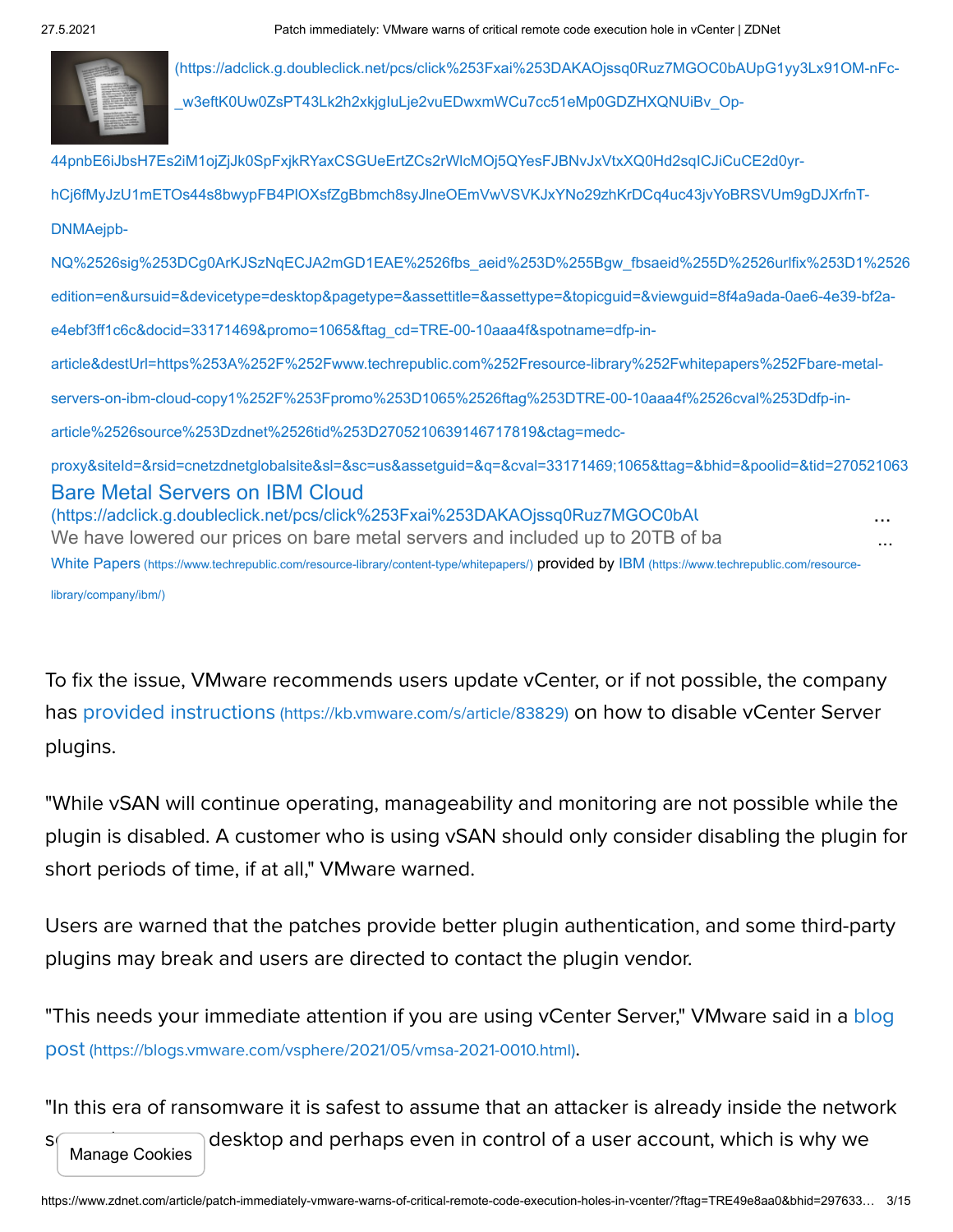strongly recommend declaring an emergency change and patching as soon as possible."

Even having perimeter controls may not be enough, and VMware suggested users look at better network separation.

"Ransomware gangs have repeatedly demonstrated to the world that they are able to compromise corporate networks while remaining extremely patient, waiting for a new vulnerability in order to attack from inside a network," it said.

"This is not unique to VMware products, but it does inform our suggestions here. Organisations may want to consider additional security controls and isolation between their IT infrastructure and other corporate networks as part of an effort to implement modern zerotrust security strategies."

The second vulnerability, CVE-2021-21986, would allow an attacker to perform actions allowed by plugins without authentication.

"The vSphere Client (HTML5) contains a vulnerability in a vSphere authentication mechanism for the Virtual SAN Health Check, Site Recovery, vSphere Lifecycle Manager, and VMware Cloud Director Availability plug-ins," VMware said.

In terms of CVSSv3 scores, CVE-2021-21985 hit an 9.8, while CVE-2021-21986 was scored as 6.5.

[Earlier this year, a pair of ESXi vulnerabilities](https://www.zdnet.com/article/ransomware-gangs-are-abusing-vmware-esxi-exploits-to-encrypt-virtual-hard-disks/) (https://www.zdnet.com/article/ransomware-gangs-areabusing-vmware-esxi-exploits-to-encrypt-virtual-hard-disks/) were being used ransomware gangs to take over virtual machines and encrypt virtual hard drives.

|                       | Mobile spyware: How it works and how<br>to<br>avoid becoming a victim |
|-----------------------|-----------------------------------------------------------------------|
|                       | <b>ZDNet Security Update</b>                                          |
|                       | Følg                                                                  |
|                       |                                                                       |
| <b>Manage Cookies</b> | 18:07                                                                 |